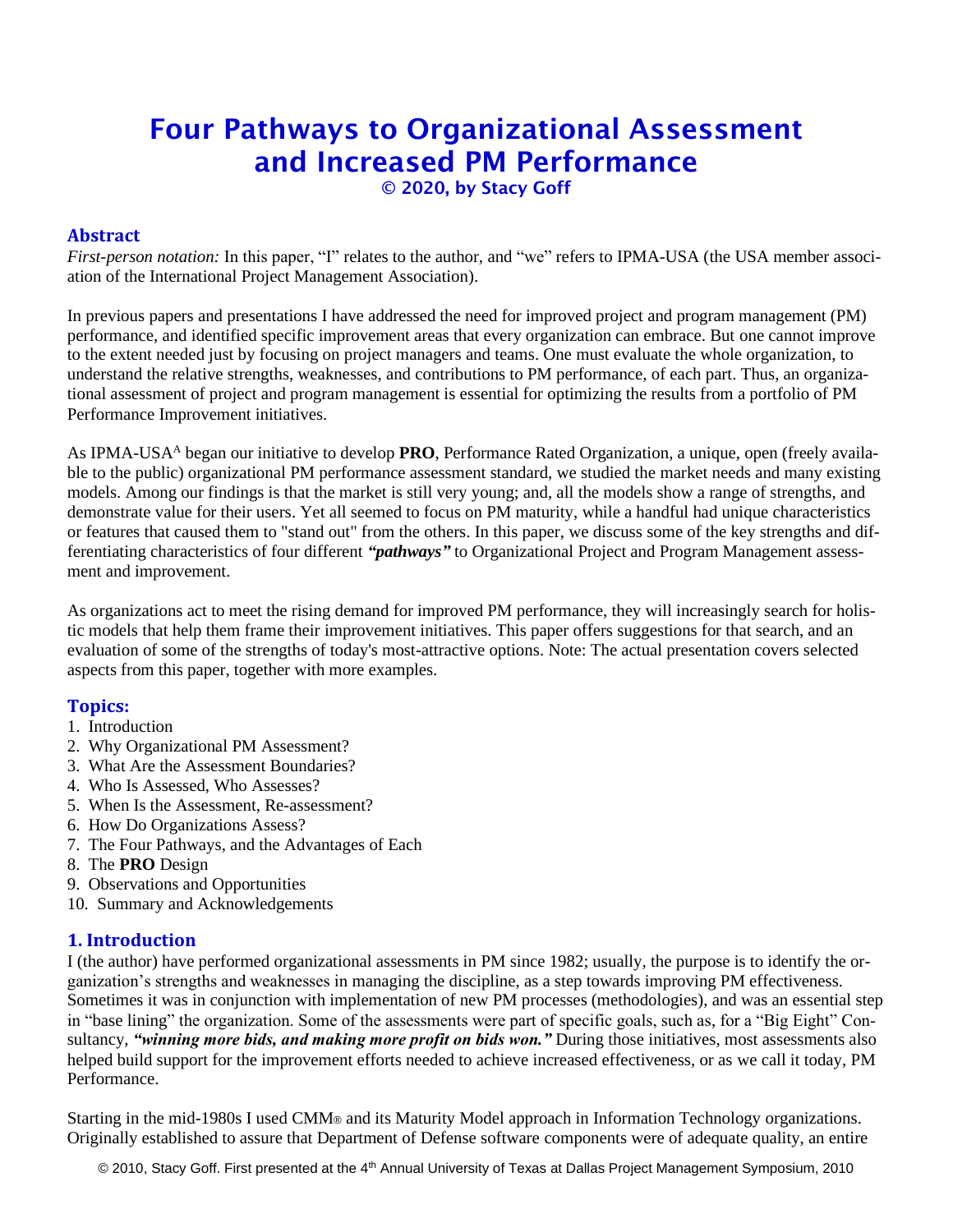industry arose around assessing maturity levels, and in some cases, improving that maturity. Many organizations improved their effectiveness, while increasing the maturity of their processes. This was a significant achievement, compared to other "quality movements" such as the ISO 900x's, which too-often led merely to documented proof that the target organization was consistently following its poor procedures.

As the Capability Maturity Model approach "matured" and moved beyond the software industry, the concept caught on with program and project management. Today, dozens and dozens of project management maturity models (PMMM) exist, and most have served their target audiences well. They have also served well the consultancies that embraced them as a value-added service for their customers.

When IPMA-USA began our quest to develop a new approach to Organizational PM Performance Assessment, one that was consistent with our unique Performance Competence-based Advanced PM certifications, we brought together a group of practitioners having cumulative hundreds of years of experience in Program and Project Management, and Organizational PM Assessment. The rest of this paper reflects the combined experience and research of this IPMA-USA project team.

## **2. Why Organizational PM Assessment?**

"Why" is a great place to begin, because you must know your *Why* to succeed. As reflected in the chart at right, many organizations begin by training their Project Managers, believing that a bit of knowledge will improve results. Some embrace entry-level, knowledge-based certifications in hopes of further improving results. The more-savvy organizations move beyond the PM to develop other key stakeholders: Managers, Customers and Team Members. And, the top organizations move beyond knowledge, to develop and assess competence, and true PM performance. IPMA-USA's advanced Competence-based PM certifications support these organizations.



We have now discussed the triangles in the drawing at the upper right. Ideally, this covers the range of needed PM knowledge, skill, behavioral attributes, competences and performance of the key participants. The circle reflects areas of project governance, often provided by methodologies, which are most-often tailored to individual organization needs. These two domains, shown by the triangle and the circle, reflect the bulk of PM performance improvement efforts by most organizations—and, to a great extent, moving to the next level without also considering the "triangle and circle" tends to be a waste of money and resources.

Last, we move to the square, which reflects your Organizational Context. The initials stand for Strategies, Prioritized Portfolios, Market positioning, and Capital, including Human Capital. This is much of the domain of Organizational assessments. Their *Why:* Organizations that engage PM as part of their strategic advantage, their revenue stream, or their improvements in their ongoing processes assess the aspects in the square to improve their overall effectiveness. Their success with their initiatives drives their organization's success. There are additional reasons for organizational PM assessment. They include:

- Demonstrating to executive managers that yes, we are an effective, performing organization.
- Market differentiation, improving and demonstrating a competitive advantage.
- Identifying which parts of an organization are "the weakest links" in PM Performance.
- Keeping up with the fads: Everyone else is doing it.
- Identifying the best use of funds in performance improvement.
- Cases where buyers' PM processes are more sophisticated and effective than those of sellers.
- To qualify for partnering or contract opportunities that are not otherwise available.

Regardless of your reason, every organization that intends to succeed with an organizational assessment **knows why they are doing one**. I recall one case where a client brought in one of "the big five" firms for a PMMM assessment. Why? IT Executives thought maturity models must be important, because they'd heard their peers were doing them. The assessment cost was great; it demanded far too much internal staff time, and it produced a list of expensive followon actions that were totally ignored.

© 2010, Stacy Goff. First presented at the 4<sup>th</sup> Annual University of Texas at Dallas Project Management Symposium, 2010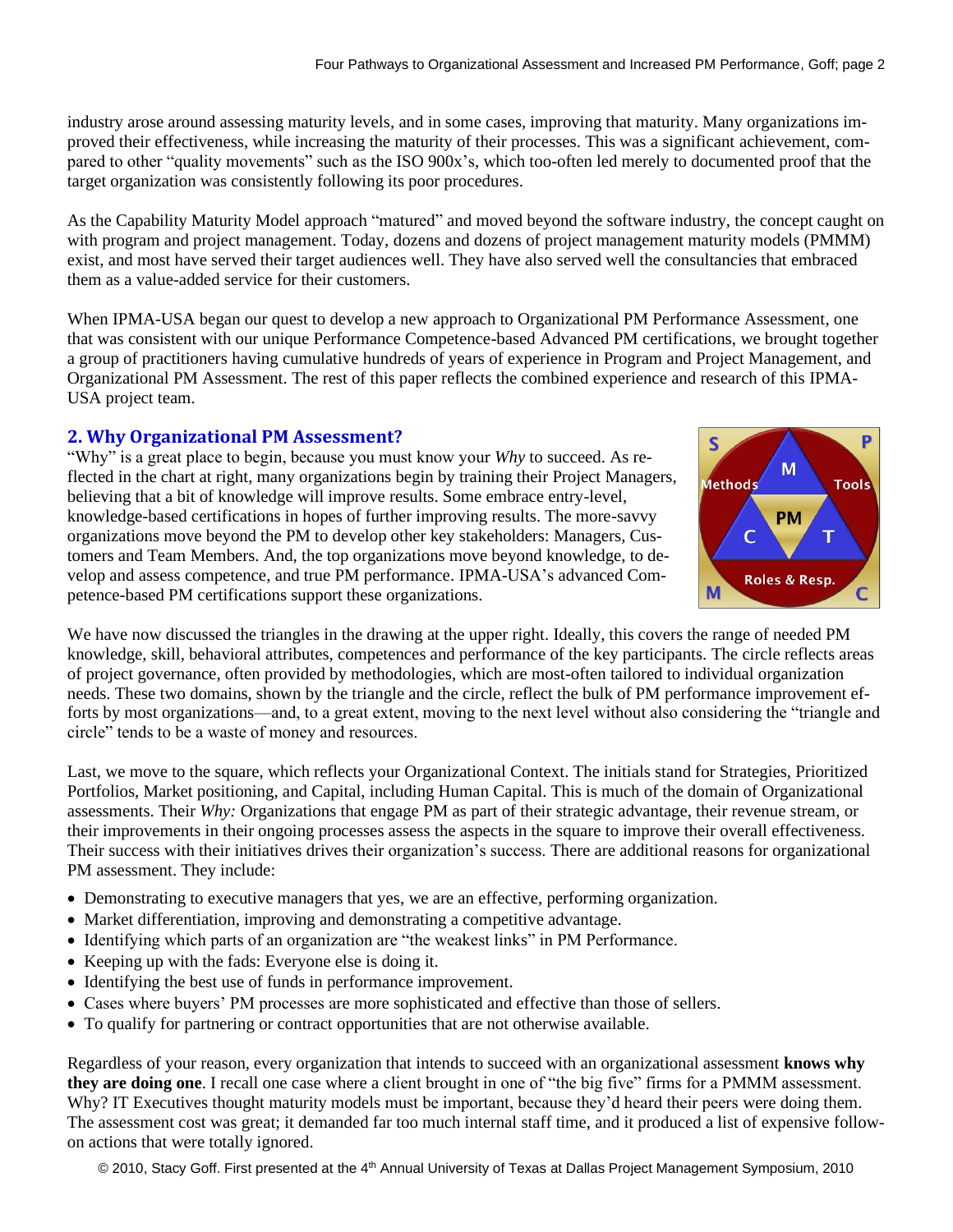This initiative was such a disaster that fifteen years later it still leaves them with a bad taste; still today, they are totally disinterested in any PM assessments—from anyone.

#### **3. What Are the Assessment Boundaries?**

As mentioned above, some organizations use PMMM to assess Information Technology (IT) organizations. This makes sense, because CMM or CMMI® assessments have identified useful information for IT audiences for years. Others assess a department, a site, or an entire organization. It is essential to identify the boundaries of an assessment, and, any exceptions beyond the boundaries. This defines the scope of the assessment project, and the audiences with whom you schedule an interview. To complete a useful assessment, you must sometimes interview people who are not in the assessed organization. For example, if assessing IT, do you also assess internal customers of IT, to corroborate their satisfaction with the services and results received? We would!

Assessments might cover projects, and the way you manage them. They could include programs (if you can agree on the definitions). In the extreme, they can include your entire portfolio of initiatives, and every aspect of your organization that touches them. One popular assessment, OPM3® (from PMI®) includes in its strengths the ability to scale the assessment to projects, programs, or entire portfolios. Also related to the Assessment Boundaries is *what you actually assess*. Most Maturity Model approaches assess the *inputs* and *process* parts of the Input-Process-Output model. While we appreciate that approach, an often more-efficient alternative is to assess the *outputs, or results*.

To illustrate the difference between the two approaches, I often use the omelet analogy. If you wish to evaluate an omelet, you have two choices:

- Evaluate and assess all processes involved with making the omelet, then verify that all inputs, or ingredients, are of the desired quality. *Outcome:* Evidence that the omelet is probably ok.
- Taste the omelet.

Which choice do you think gives a more-clear result? Which takes the least effort?

## **4. Who Is Assessed, Who Assesses?**

This topic is broached in part above; we'll add to that here. Within the selected boundary, we interview the top-level manager or executive in the assessed organization, plus his or her direct reports. We interview middle managers. We interview selected program and project managers, and in some cases, interview team members, and as mentioned above, internal customers. While we do not look for a statistically significant sample, we do look for the key roles and key players.

Who assesses? Obviously (or not), effective assessment depends upon interviewing skills, rapport-building, good time management, the ability to redirect spontaneous questions when receiving vague or incomplete questions, an understanding of the disciplines and practices being assessed, and most of all, grasp of the "flavor" of assessment model you are using. While self-assessment does have some advantages, most successful assessments come from assessors that are outside the organization. And, most of the most-useful models have rigorous Assessor registration or recognition programs.

#### **5. When Do You Assess, Re-assess?**

Organizations assess when it helps their bottom line. And, there must be a clear benefit. Assessments take internal staff away from their important work priorities. Thus, you clearly avoid assessments during peak periods, or during the closure of important projects. It is ironic, because many organizations that could benefit the most from organizational assessments in PM have the least time to participate in them. Perform the initial assessment when you have the organization's (within the established boundary) top executive's commitment, as a Sponsor, to support both the interviews, and the intended follow-on actions.

Reassessment is not essential, but can be very useful. Any assessment identifies a range of opportunities for improvement—whether in processes, skills and competences, policies, responsibilities, and in such delicate areas as improved follow-through.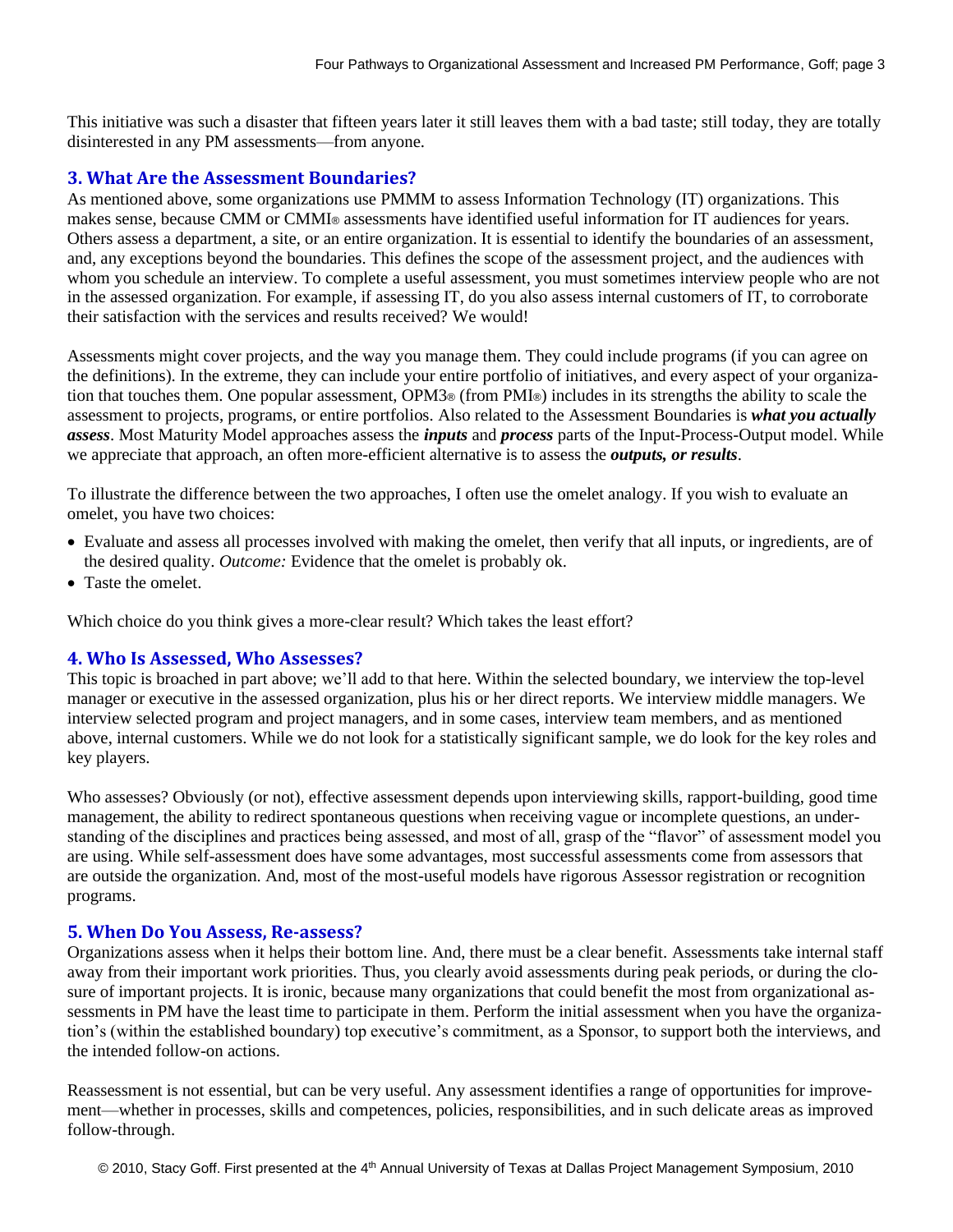Our experience is that, given actions to implement assessment recommendations, a re-assessment within 1.5 to 2 years can identify new opportunities for improvement. Of course, timing also depends on the volatility of the organization. For example, IPMA-USA's **PRO** requires a re-assessment of certified organizations after a major acquisition or reorganization—to keep their unique certified status.

#### **6. How Do Organizations Assess?**

In the early 1980s, I built my own assessment framework—there was nothing like today's abundance of assessment processes. Similarly William Duncan, the principle author of the original PMBOK® Guide, built his own assessment model, and used it in his practice. Duncan's model became the prototype for the **PRO** assessment. When IPMA-USA began its **PRO** project, we decided that it was important to assess against a standard—ideally, an open, versus proprietary one. We identified additional requirements, including ease-of-use, and ease of learning. We looked at a wide range of standards, including quality standards such as the Malcolm Baldridge award, and various ISO standards.

Not finding a model or framework that worked for our needs, we built our model, ran it through the Standards process, published an Exposure Draft, and collected comments. We published the **PRO** Standard as an open source, easily downloadable resource on April 4, 2010. We position **PRO** as a framework for self-assessment, professional assessment, and uniquely, certification as a performing organization.

### **7. The Four Pathways, and the Advantages of Each**

To understand the current market for organizational PM assessments, we looked at many different models, and researched the strengths of each of them. We found an interesting paper in Italian<sup>B</sup> to be a great resource in exploring models that were less-well known. And, because as PM consultants we have often helped guide clients through their self-assessments, we addressed this most-commonly used approach, and investigated how we could also help those assessments to be more effective. We boiled down our analysis to reflect four distinct approaches, each representing a range of strengths. Thus the *Four Pathways*, the subject of this paper. Each is a viable candidate approach for you.

While not an exhaustive list, we highlight the primary strengths of the four pathways.

**DIY; the Do It Yourself approach**, practiced formally or informally by many organizations.

- Tailored to the organization's culture, business sector
- No learning curve needed about the target organization's culture, politics
- Scalable from one group to an entire enterprise, depending on the level of the Sponsor
- Assessed organization is in control of assessment depth and cost
- Given Sponsorship, tends to increases "buy-in" for improvement opportunities.

#### **OPM3, Organizational Project Management Maturity Model**, by PMI.

- A comprehensive PMMM, scalable and easily modified for use in any organization
- Well-supported by a wide variety of trained, vetted and experienced consultancies and assessors
- Based on commonly-accepted practices, or best practices, as with other PMI standards
- Helps identify current organizational PM maturity, and top-priority areas of improvement
- Promoted by the world's largest PM association, PMI.

#### **MCPM,<sup>C</sup> the** *Maturity by Project Category Model*, by Darci Prado and Russ Archibald.

- Freely available, with online entry and evaluation, and very easy to use
- Simplicity: 40 straight-forward questions, with easy scoring—yet a wealth of information in results
- Rich with research information about project success across industries, project categories
- Years of publicly-available data collection shows pace of improvement
- Identifies maturity level in six key areas, with priority areas for improvement.
- Supported by a volunteer corps of industry experts who interpret meaning from the results.

#### *PRO***, D the** *IPMA-USA Performance Rated Organization* standard.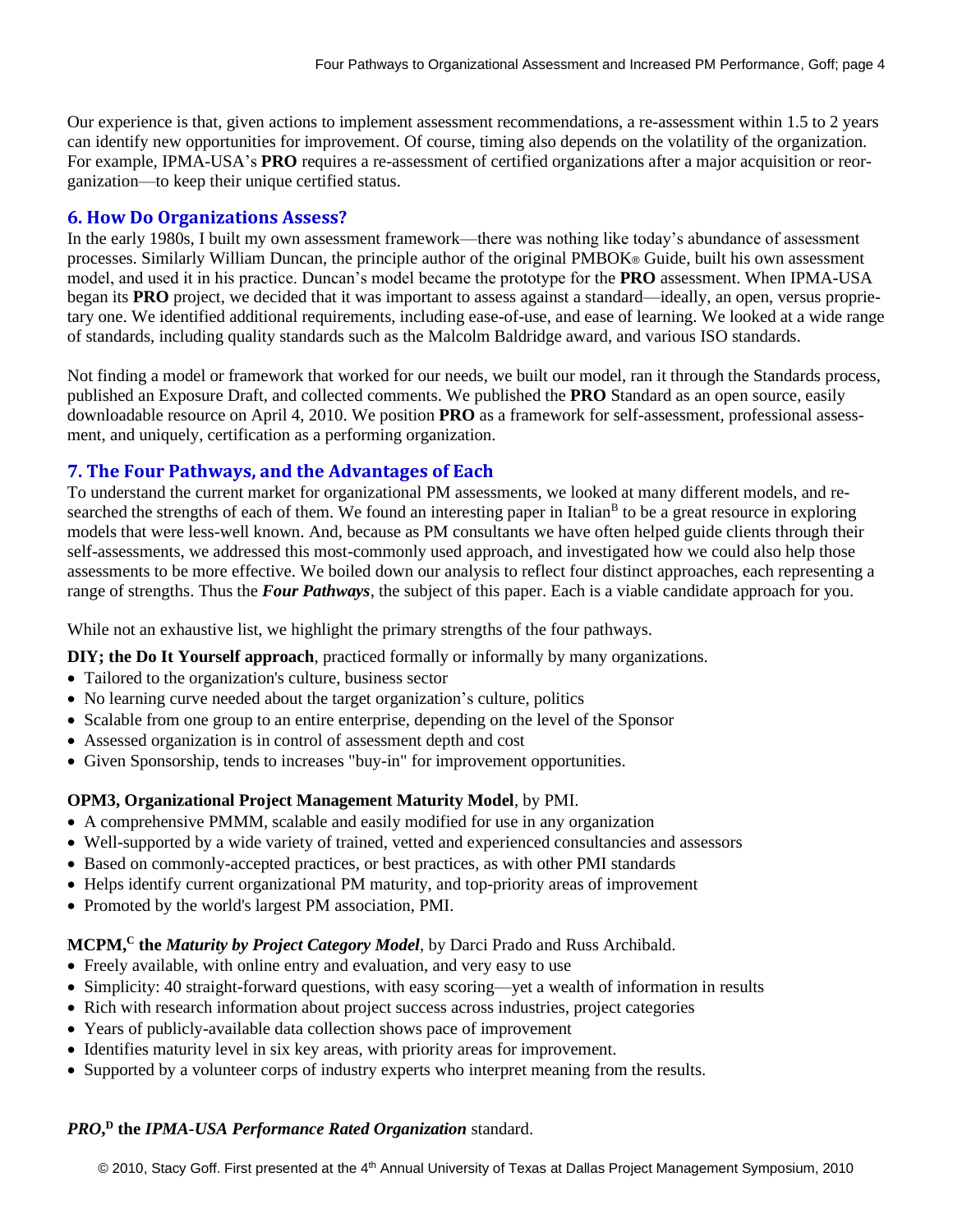- Elegant (as proclaimed by reviewers) top-down model, oriented to Executives and Change Agents
- Performance orientation moves beyond maturity details of inputs and process
- Freely available in an easy-to-use self-assessment or with professional assessors
- Clearly identifies the opportunities for performance improvement, and the responsible areas
- Uniquely offers PM certification to qualifying organizations, a market differentiator.

# **8. The PRO Design**

While the essence of **PRO** has been constructively applied for nearly three decades, it is the newest of the organizational PM assessments. Thus, we benefitted from studying the strengths of the existing assessments in the market. We were able, as it were, to "Stand on the shoulders of our predecessors." Several key strategies came from our analysis of those strengths:



- *Move beyond Maturity Models;* while maturity works well in many cases, project management improvements are more sensitive to a "weakest link" approach than a linear progression. A side note: One of today's CMMI Level 5 organizations *is now looking to improve results<sup>E</sup>* .
- *Assess Performance* (results or outputs), not just inputs and processes; this can produce similar results, at significantly lower cost, with less time required from staff.
- *Open Standard;* learning from the popular Prado/Archibald model, rather than producing a tightly-controlled, proprietary model, we chose to offer a freely downloadable open standard (the Assessor Guide is proprietary, and is only provided to those who pass Assessor training).
- *Elegant, Top-down (executive oriented) Model;* we felt that some available models were focused on the project manager's view of the organization, not an executive's view.
- *KISS: Keep It Simple, Silly;* we chose to produce a PM assessment standard that was easy to use, and easy to learn. The rationale: Not everyone will hire a skilled, trained professional assessor.
- *Engage Professional Assessors;* at the same time, we chose to develop a model that could easily be added to the repertoire of a wide range of assessors of other standards, including CMMI and OPM3.
- *Improve Organization Performance* as the ultimate outcome of assessments. Certainly, performance improvements can be identified from many assessments, but PRO's focus on performance improvement recognizes those who deserve to be called Performance Rated Organizations.

Thus, IPMA-USA designed and delivered a unique and differentiating PMMM organizational assessment—not just another maturity model.

# **9. Observations and Opportunities**

In our **PRO** development project, we identified a series of factors that have hampered wide acceptance of organizational PM assessments. While we designed to overcome those factors, our lessons learned are also relevant to any organization that uses PMMM. Some of those factors involve the assessments themselves; others involve what is done with follow-on Improvement Actions.

#### **About the Assessments**

- Maturity models, as pioneered in software development, do not necessarily translate to program and project effectiveness, or improved performance. Any "weakest link" can overwhelm all other strengths.
- Developing competent and performing stakeholders (not just the program or project managers) is a critical success factor. For this reason, some method of competence assessment—and competence development planning—of all stakeholders is an essential part of any PM improvement process.
- Best practices vary by industry, by organization, and by the part of the organization. The best "best practices" are those that work well within your organization.
- Be wary of the online version of OPM3; it is a shadow of the *official* version, which is used by skilled professional assessors—this causes confusion in its market, and diminishes the excellent full version.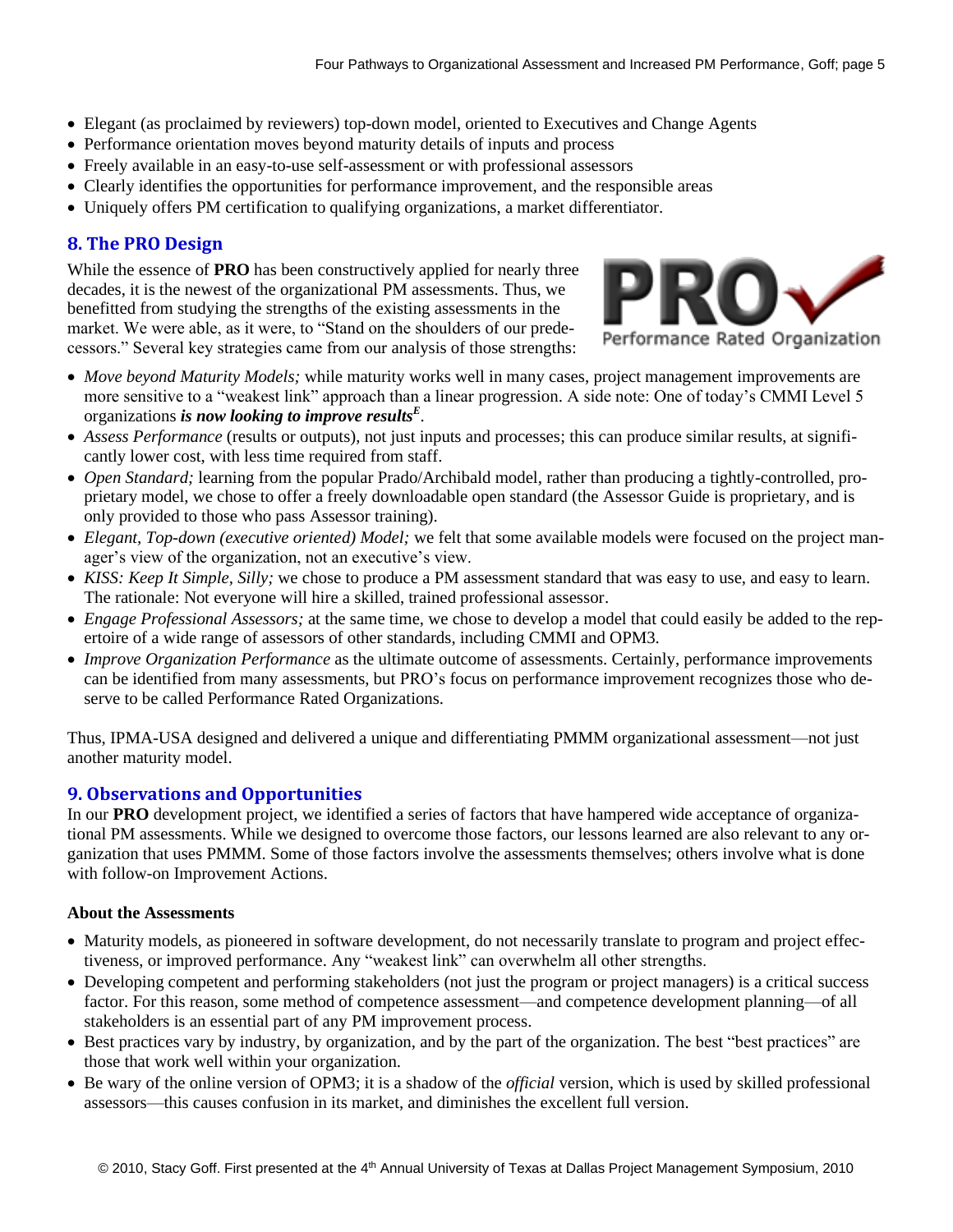- An observation repeated frequently, but first stated by Darci Prado, developer of the MCPM model: Few of the models are mutually exclusive; they can be used simultaneously, or in sequence, to explore different aspects. This sentiment was repeated in the OPM3 LinkedIn group.
- While the **PRO** model is freely available, the Assessors' Guide is only available to those who successfully complete an IPMA-USA-held workshop on the model; we made this decision to make sure the data we provide for ongoing research is valid, and collected by Recognized Assessors.

#### **About Follow-on Improvement Actions**

- Failure to begin with benchmark measures, and then failure to measure progress is a common omission in too many organizations that would otherwise improve their PM effectiveness.
- Not having the right sponsor and committed managers is a common flaw in PM improvement planning.
- No follow-through on assessment is a frequent scourge, and not just in cases where the assessment was so distracting that few managers have interest in actually making the suggested improvements.
- Depending on the assessment used, certain additional investigations should be considered, including evaluation of the competence and performance of all stakeholders in the project success chain—including middle managers, an area of great opportunity for improved organizational PM performance.

#### **10. Summary and Acknowledgements**

There exist many good models for assessing (and improving) program and project management effectiveness. Most are based on the maturity model approach, and they serve their users well. Some, such as OPM3, are so sophisticated that they require an assessor who is experienced in its use; on the other hand, those assessors generate great value for those organizations that use that model. We are grateful to John Schlichter, of OPM Experts<sup>F</sup>, and the members of the OPM3 LinkedIn group, for great insights and dialogue about organizational PM assessments. Thank you!

The Prado/Archibald MCPM model is striking in its contrast: Easy to use, accessible to any and all, and a rich database of research, correlating project success to maturity levels, by category of organization. And, MCPM has a strong international following of researchers who are mining that database, and establishing new insights into actions that improve pm effectiveness and project success. We have been especially fortunate to have Darci and Russ's experience and insights to guide us through the implementation of the **PRO** model. We agree that the models are compatible and complimentary.

The DIY approach is still viable; but today, perhaps its best use is in combination with some of the others of the *Four Pathways*. With today's selection of recognized, openly available models, there is no longer any need to invent your own organization PM assessment model, as Duncan, Goff, and many others did, nearly thirty years ago. For the reader, that means that you can focus on the best use of assessment processes, tools, talent, staff time, and most-importantly, the follow-up actions that assure that you use the results to **help you achieve your** *Why*.

OPM3, PMI and PMBOK are registered trademarks of Project Management Institute in the USA and other countries. CMM and CMMI are registered trademarks of Software Engineering Institute, Carnegie Mellon University.

Mentions of organizations and individuals does not necessarily signify their agreement with statements made in this paper.